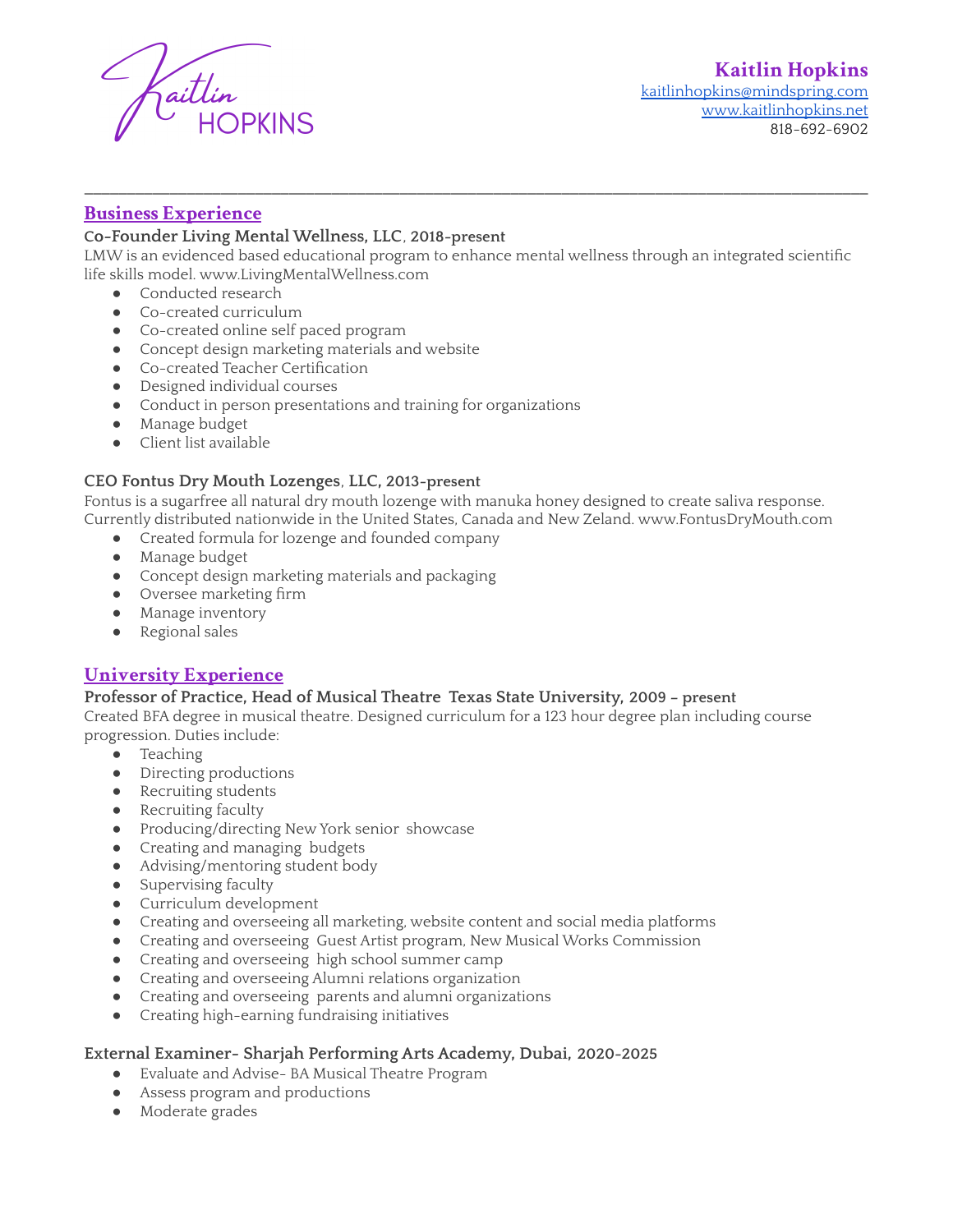- Provide course feedback
- Develop/enhance learning outcomes for the students
- Consulting faculty recruitment

## **Artistic Director/Managing Director**

## **Nexus, Musical Theatre Pre-College Program, 2016 – present**

Created musical theatre summer intensive for high school students geared towards preparing them for college auditions and their transition into collegiate training.

- Created and manage camp curriculum, budgets, and class schedules
- Hired staff, faculty, RAs, and industry professional guest artists
- Recruited for program
- Oversaw marketing; created press releases and promotional materials, providing website content
- Created social media platforms
- Taught musical theater performance/auditioning, vocal health, and mental wellness

## **Artistic Director/Managing Director**

## **Harrison NewWork Commission, Texas State University, 2011-Present**

- Created commission
- Raised annual funding
- Created and oversee Artist-in-Residence program
- Select shows for development and/or production
- Negotiate and generate contracts
- Arranged travel/lodging
- Manage marketing and PR
- Manage budget
- Produce workshops

## **Managing Director**

#### **Bowman Guest Artist Series, Texas State University, 2011-present**

- Created Guest Artist Series
- Book 6-8 industry professionals annually for master classes and workshops
- Established Artist-in-Residence program
- Raised annual funding 30K
- Negotiate contracts
- Arranged travel/lodging
- Manage budget
- Generate scheduling

## **Managing Director**

## **Producers' Circle Club, Texas State University, 2015-2019**

- Created and produced annual fundraising event for top donors
- Host trip to New York for theatre and restaurant events
- Organize backstage tours and photos with stars and brunch with celebrity guest

## **Co-Artistic Director**

## **Texas Musical Theatre Workshop, University of Texas , 2012 – 2015**

- Co-designed three-week summer camp for high school students for University of Texas
- Developed curriculum
- Booked industry guest artists
- Recruited for program
- Hired faculty
- Taught musical theater performance/audition classes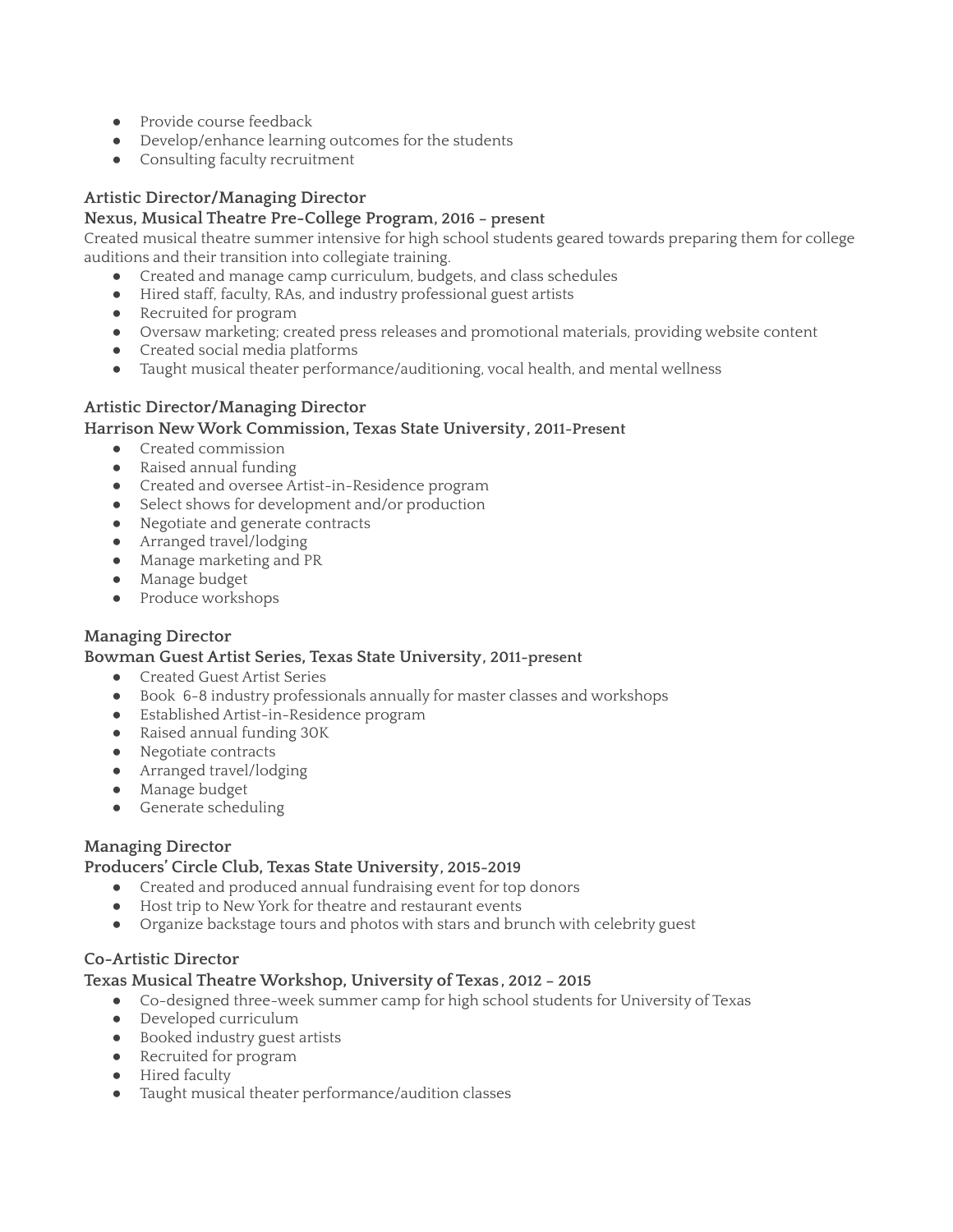#### **Guest Lecturer**

| Lonestar College                                                         | 2018      |
|--------------------------------------------------------------------------|-----------|
| The University of Texas at San Antonio, College of Business<br>$\bullet$ | 2017      |
| School of Business Texas State University                                | 2017      |
| Texas State University- Honors College                                   | 2017      |
| Harvard University                                                       | 2017      |
| Shenandoah Conservatory<br>$\bullet$                                     | 2015      |
| University of Michigan                                                   | 2010-2013 |
| <b>Boston College</b>                                                    | 2009      |
| Salem State                                                              | 2009      |
| Emerson College                                                          | 2009      |
| University of Wyoming                                                    | 2008      |
| <b>Bridgewater State University</b>                                      | 2007      |
| Johnson Community College                                                | 2007      |
| University of Wyoming                                                    | 2006      |
| Fitchburg State University<br>$\bullet$                                  | 2005      |
| Prince William Sound Community College                                   | 1998      |
| Independance Community College                                           | 1997      |

#### **Teaching/CommunityAwards**

| • SMART Advocacy Award - Community service in the arts, San Marcos, TX      | 2017 |
|-----------------------------------------------------------------------------|------|
| • Presidential Excellence Award in Teaching, Texas State University         | 2016 |
| • College Achievement Award for Service, Texas State University             | 2014 |
| • College Achievement Award for Service, Texas State University             | 2013 |
| • College Achievement Award for Service, Texas State University             | 2012 |
| • Woman in Theatre Award - Top 6 Women Educators in the Performing Arts     | 2011 |
| • Recognition for Outstanding Contribution, Edward Albee Theatre Conference | 1997 |
|                                                                             |      |

#### **Courses Created and Taught at Texas State University**

- **TH 1210 Intro to Musical Theatre I:** Introduces the student to song analysis and acting the song, and class exercises for the body and the voice. Focus will be placed on studying 100 top industry professionals, theaters, and theater companies to develop a working knowledge of the business today. Students will leave with a comprehensive knowledge of 14 cast albums over the course of the semester.
- **TH 1211 Intro to Musical Theatre II:** Trains students in musical performance through individual and collective class work on songs, with an emphasis on character, score and libretto analysis. Additional attention is given to building repertoire in the Golden Age and traditional musical theater genres and leaving with a comprehensive knowledge of 14 cast albums over the course of the semester.
- **● TH 2211 Devising for Musical Theatre:** Focuses on Sophomore Project, creating an original piece during class that will be presented at the end of the semester. Course designed to expand the actor's imagination and artistry thru collaboration and by exploring writing, directing and choreography skills in devising an original performance work.
- **● TH 3390 Musical Theatre Audition Technique:** A practical workshop course that concentrates on audition technique and weekly mock auditions, while continuing to build musical theater repertoire. In addition, "Business of the Business" Labs will prepare students for entering the professional market.
- **● TH 4392 Senior Showcase/Business of the Business:** Prepares students for Senior Showcase. One class a week will be designated for "Business of the Business" labs that prepare students to transition into the professional market upon graduation.
- **TH3150 Pop Rock Rep Building:** Designed to prepare students in 12 pop/rock genres for their professional audition books. In addition to the development of repertoire in these specialized genres the student will learn how to produce authentic vocal styles in each genre, matching physical movement styles of each era and leave with a comprehensive understanding of the history of each era and how to implement that into their performance.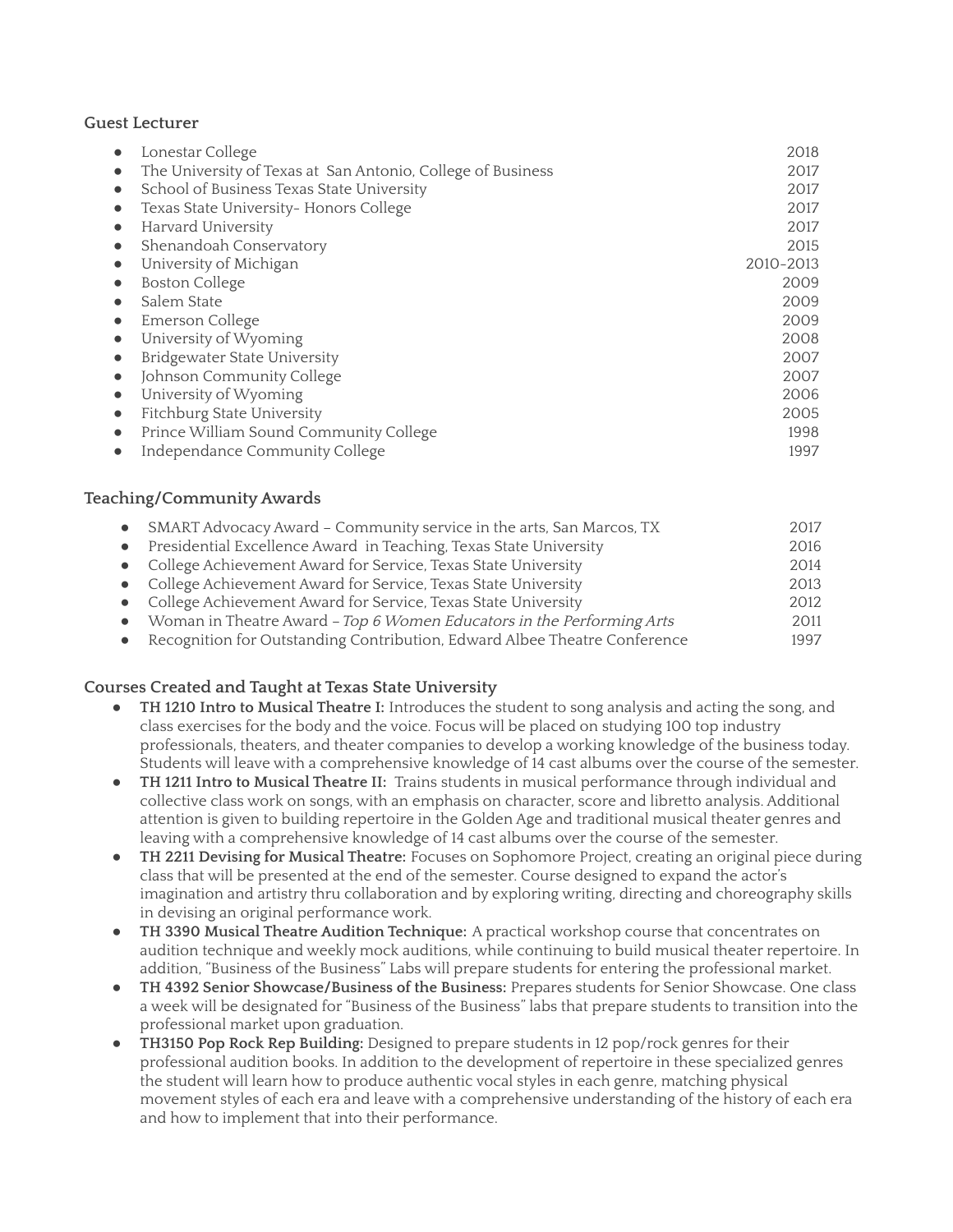**TH4330 Singing for the Actor:** An introduction to the dynamic world of musical theatre for non-majors through song analysis and performance, class exercises for the body and the voice, as well as an initial look at both classic and contemporary musical theatre style, structure, and content.

# **Fundraising**

Designed multiple fundraising initiatives and donor events, created numerous endowed scholarships, raised money for operating costs, facilities improvements, mental health research for performing artists, and more.

## **Texas State Musical Theatre Program, 2009-Present**

- Raise annual funds for scholarships between, \$90,000-\$100,000
- Scholarship Concert with Andrew Lippa, \$17,000
- Producers Circle Club Scholarship Fundraising, \$60,000-\$80,000 (annually)
- Musical Theatre Excellence Fund/operating costs, \$20,000-\$50,000 (annually)
- Nexus Summer Camp, \$25,000 (annually)
- Harrison NewWorks Commission, \$150,000
- Bowman Guest Artist Series, \$240,000
- Beautiful, Beautiful World Benefit, \$4,000
- Jerry Fields Scholarships, \$50,000

### **Department Fundraising, 2009-present**

- Contributed to securing funds for breaking ground on new Performing Arts Center, 8 million
- Raised additional funds to finish third floor of Performing Arts Center, 1 million
- Corporate Show Sponsor Initiative, \$25,000
	- MFA scholarships/ Department operating costs.
- Department needs: Dance floors, \$80,000 Sound equipment, \$5,000 Keyboards and amplifiers for pit, \$11,000 Video equipment, \$900 Corporate Event Sponsor \$5,000

## **Funded External Grants**

- Stillwater Foundation Grant, \$20-\$30,000 (annually), total to date \$240,000 2014-2021
- The Tribble Foundation Grant: production/ department operating costs, \$50,000 2014, 2015

## **Endowed Musical Theatre Scholarships, 2010 –present (983K)**

- Trent Armand Kendall Memorial Scholarship for Black Students, \$40,000
- C.A. Rust Endowment for Hispanic Students, \$25,000 (plus and additional \$25,000 in usable funds)
- Shirley Knight Memorial Fund- BIPOC Initiative, \$44,000
- Emma Kessler Memorial Fund- Shakespeare Abroad Summer Program, \$25,000
- Starry Night Gala- Musical Theatre Scholarship Fund, \$230,000
- Cathy and Jerry Supple Presidential Scholarship, \$150,000
- Patti Strikel Harrison Endowment, \$150,000
- Pat Price Endowed Estate gif, \$150,000
- Cathy Supple Research Endowment, \$25,000
- Supple Endowment in Musical Theatre, \$75,000
- Hoffman/Sailor, \$69,000

## **Relevant Professional Experience**

**College Prep Program, Dallas Summer Musicals Educational Division, 2013 – 2016**

- Created three-day college prep program for Dallas Summer Musicals.
- Designed program format and scheduling
- Invited multiple musical theatre programs to participate
- Co-hosted weekend with DSM
- Taught master classes
- Recruited participating universities and students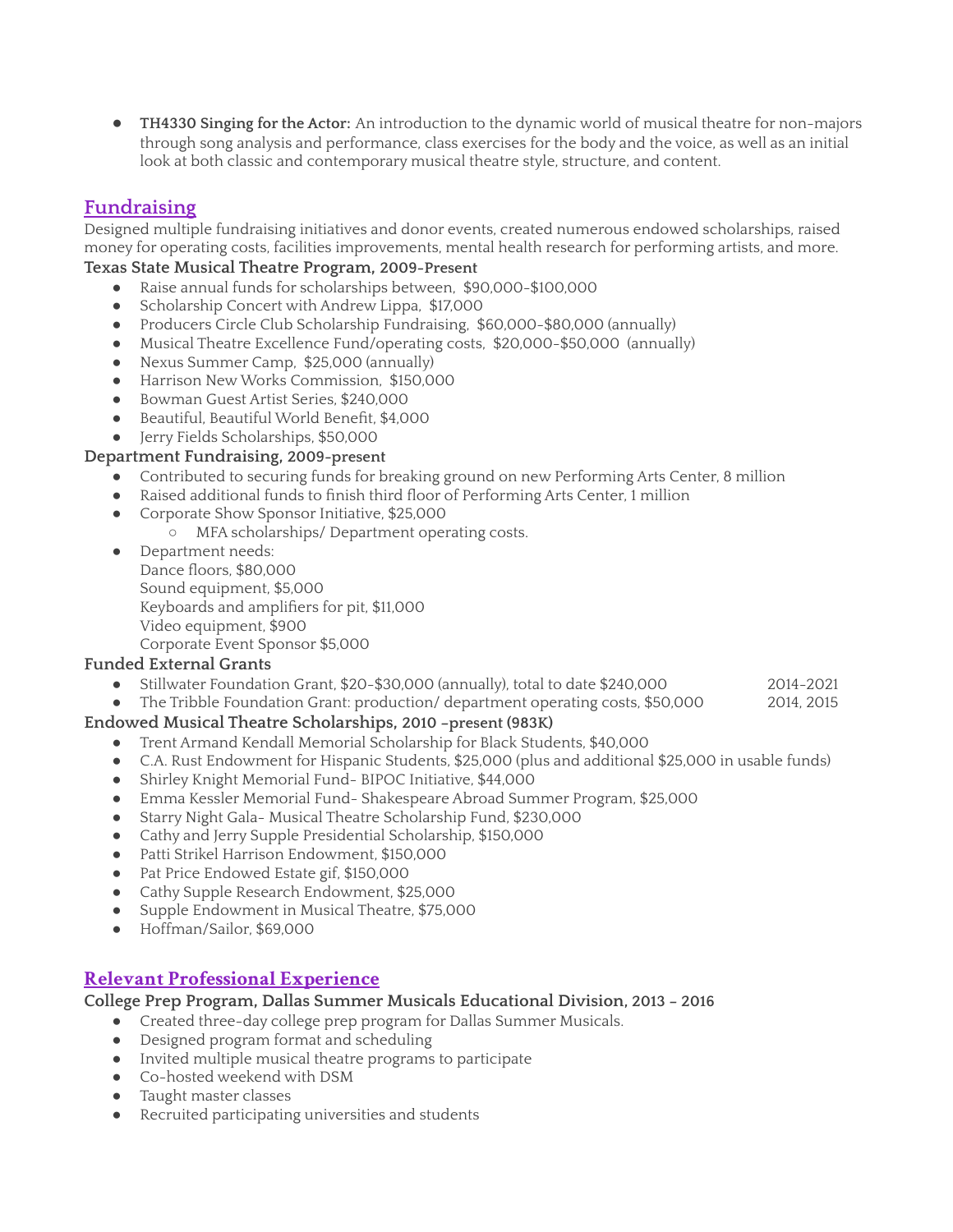## **Created First Musical Theatre Training Program, Chile, 2011 – 2012**

At the invitation of the ProJazz Institute in Santiago, designed a musical theater certification program to add to this internationally renowned Jazz school.

- Created curriculum
	- Trained faculty
	- Assisted in recruiting their first class of 23 students.
	- Taught master classes

## **Mental Wellness Invited Presentations/Workshops, 2011 – present**

- ISAS Independent Schools Association of the Southwest
	- professional development for Fine Arts Directors from five states-"Stress Reduction Tools for Performing Artists"
- Texas Thespians Educators Conference-"Mental Wellness-Stress Reduction Tools for Theatre Artists"
- MTEA"The Importance of Self Care and Mindfulness Post-Pandemic Academia"
- Texas State UniversityWebsite-"The Big Idea Series"
- Michigan Educational Theatre Association-"Stress Reduction Tools for the Performing Artists"
- Podcast, "Mental Awareness Week", Live Stream Arts Fitness
- TETA Theatre Festival "Stress Reduction & Coping Skills for Artists & Educators in the time of Covid"
- TEDx Talk (Fargo), "Teach Mental Health Now: An Artist's Approach"
- College Audition Pros, "Stress Reduction Tools for Performing Artists"
- Stewart/Whitley Casting -Connecting Creativity Series, "Stress Reduction Tools for Performers"
- ATHE Conference, co-presenter"The Musical Theatre Triathlete: New Mind, Voice, and BodyWellness Initiatives in Musical Theatre Training Programs"
- TETA Conference-"Stress and the Young Artist" and "Vocal Health for the Performer"
- Kinkaid High School (faculty professional development) "Mental Wellness for Performing Artists"
- Harvard University (theatre students) "Wellness for Performing Artists"
- Cleveland Musical Theatre Conservatory "Wellness for Performing Artists"
- High School for Visual and Performing Arts, Houston (faculty professional Development), "Mental Wellness for Performing Artists"
- High School for Visual and Performing Arts, Houston (students) "Mental Wellness for Performing Artists"
- JJ Pearce High School, "Mental Wellness for Performing Artists"
- Birdville Independent School District- Fine Arts (professional development high school educators Fort Worth district, "Mental Wellness for Performing Artists"
- Presenter, Health Scholar Showcase, Texas State University
- Co-Presenter,Musical Theatre Educators Alliance Conference, "Mental Health and Young Artists"
- **Living Mental Wellness Clients:**
	- Northside Independent Schools District, San Antonio
		- Texas State University-Athletics Department
		- School of Business Texas State University

Texas State Department of Theatre and Dance-Curriculum required for incoming freshmen

## **Performance Master Classes / Workshops**, **2005 – present**

Classes included: Acting, Auditioning for Film/Television, Musical Theatre Auditioning and Performance, Vocal Health, College Audition Prep. (partial list)

- **•** ArteStudio, Mexico City
- Zach Theatre Pre-Professional Company
- College Audition Conservatory,FL
- NorCal School of the Arts, CA
- College Audition Project
- A.W. Dreyfoos School of the Arts
- Sacramento Theatre Conservatory
- NOCCA- New Orleans Arts Conservatory
- MTCA, NYC (Summer faculty)
- Red Mountain (Summer faculty)
- Cleveland Musical Theatre
- Broadway Break Thru
- Broadway Theatre Project
- ArtsBridge
- The Performing Arts Project, NC
- KCACTF Festival (Multiple regions)
- Broadway Artists Intensive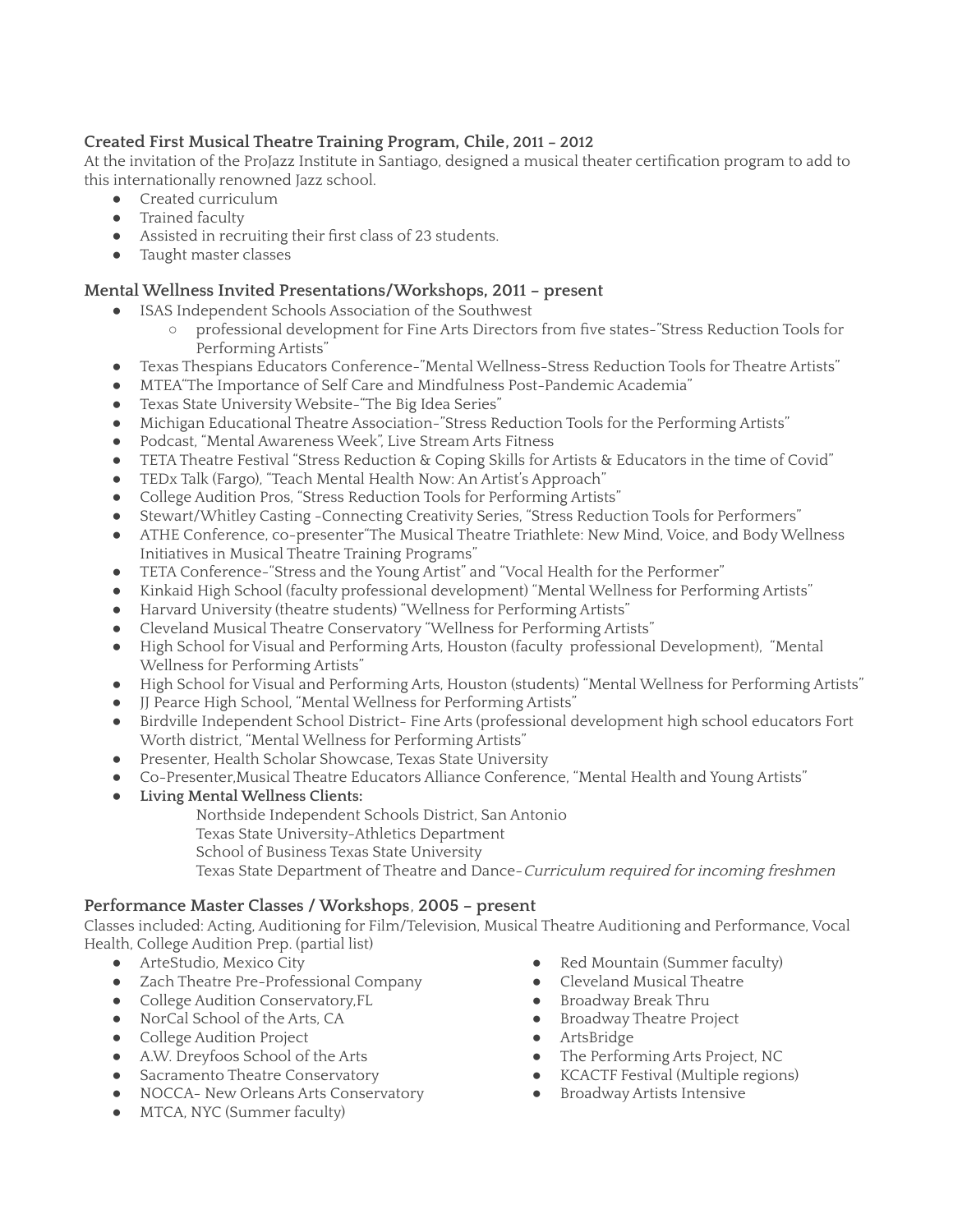- Broadway Dreams Foundation (Summer faculty)
- Austin Kids Company
- Stagedoor Manor
- North East School of the Arts
- SUTE (College prep program)
- College Audition Coach
- Arts Detroit
- Capital City Theatre, WI
- **•** Carver High School, TX
- Douglas Performing Arts High School, FL
- Stagelighter.com (Online coaching)
- Las Casas Foundation, TX
- North Carolina Conservatory
- PPAS High School, NYC
- Audition Bayou 2 B-way, TX
- Christian Youth Theater, New Braunfels, TX
- Houston Family Arts Center
- Broadway Dreams Bootcamp
- Booker T. Washington High School, TX
- Cypress Fine Arts Academy, TX

## **Invited Speaker/Presentations (partial list)**

- Episcopal High School, TX
- TexArts, TX
- Class Act, NY
- Edward Albee Theatre Conference, AK
- Blake Performing Arts High School, FL
- Manual Arts High School, CA
- Acting Teacher Studio (Online tutorials)
- College Audition Pros, CA
- William Inge Theatre Festival, KS
- DCCAP (College prep program)
- Zoomifieds (Virtual)
- Moonifieds Junior, TX
- Lee Colee Studios. TX
- The Broadway Workshop
- High School of Visual and Performing Arts, Houston
- NATCA (College prep program)

| Podcast, "Breaking Broadway with Kerry Butler"                              | 2022            |
|-----------------------------------------------------------------------------|-----------------|
| 55 Year Star Trek Convention Vegas                                          | 2021            |
| Podcast,"The Episode" Star Trek Stars with Rorbert Leszcak                  | 2021            |
| Podcast, "Bare-20 year anniversary month long retrospective", Playbill.com  | 2020            |
| Podcast, "Star Trek Untold"                                                 | 2020            |
| Podcast, "Atlanta to Broadway", Jenny Turnett                               | 2020            |
| Podcast, "How will Covid Impact College Auditions" Actors Aesthetic         | 2020            |
| "Audition Skills in the time of Covid", Michigan Educational Theatre Assoc. | 2020            |
| "Teaching Amidst Covid-19", Musical Theatre Educators Alliance Conferecne   | 2020            |
| Keynote-Staff Kick off Event-TXST-Enrollment Management/Marketing           | 2020            |
| "Backstage at the McNay with Kaitlin Hopkins", The McNay Center,            | 2019            |
| Guest Speaker, Texas High School Counselors, Student Services, TXST         | 2018            |
| Guest Speaker, Onion Creek Ladies Association                               | 2011, 2016-2017 |
| Guest Speaker, Musical Theatre Educators Alliance Conference, Austin        | 2013            |
| "Sustaining Community Through the Arts", San Marcos TX                      | 2011            |
| Top Women Educators in Theatre Panel (NYC), moderated by Theresa Rebeck     | 2011            |
|                                                                             |                 |

## **The William Inge Festival. 1984-2017**

Co-Founder of Festival and served on the Advisory Board. Service included participating in selecting annual honorary playwright, attending annual festivals in Independence Kansas, performing in readings and tributes, participating in panels, teaching, co- founding New Voices Award (participated in selecting recipients 1993-2008). Served on the Foundation Board (2008-2015).

## **Scholarly/Creative**

## **Works in Print**

- Co-author of libretto for The World According to Snoopy, licensed by Concord Theatricals, 2017
- Author of foreword and co-author of workbook for Freeing the Artistic Mind by Dr. Bill Crawford, 2015
- Chapter in Interactive Introduction to Theatre: Improving Life One Act at <sup>a</sup> Time, ed. D. Bristow, Kendall Hunt Publishing Co., 2014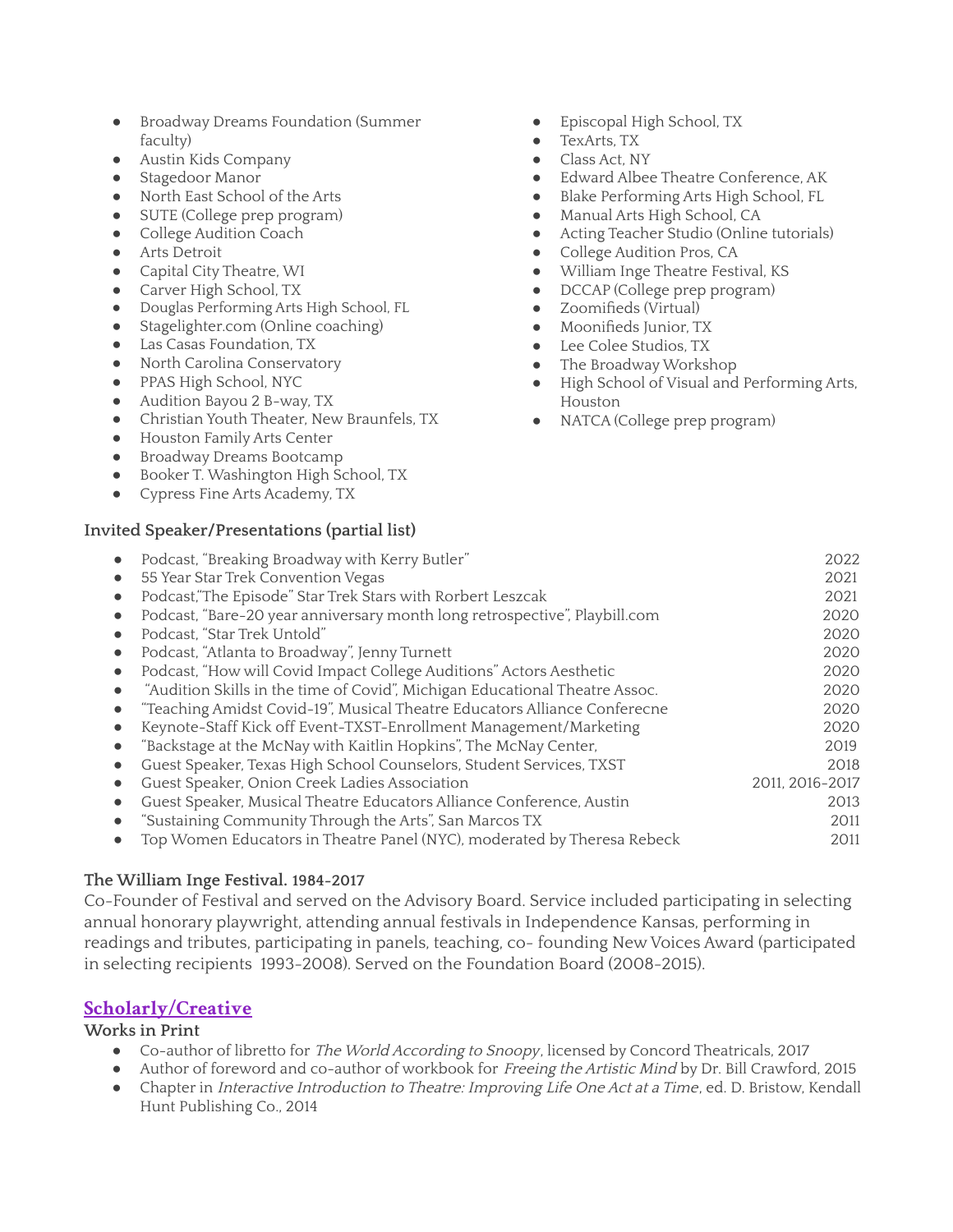### **Sponsored Research Texas State University, 2015-2017**

- The Evaluation of a Life-Skills Training Program for Performing Artists. Internal Funding for data analysis of pilot studies.
- Mental Wellness for Performing Artists & Athletes. Conducted two pilot studies with Dr. Hillary Cauthen and Dr. Marion Houser. Co-created curriculum and workbook: The Performing Artist's Guide to Mental Wellness.

#### **Directing, Texas State University, 2009 to present**

- *●* Hair
- *●* The Hunchback of Notre Dame
- A Little Princess / Texas Musical Theatre (world premiere)
- The World According to Snoopy (world premiere)
- *●* Rent
- *●* Anything Goes
- *●* Adrift in Macao
- *●* Urinetown
- *●* Hair

#### **Directing NewWorks / Workshops and Readings, 2011-2017**

- 
- A Little Princess Andrew Lippa, Brian Crawley
- The Two Orphans Theresa Rebeck, Kim D. Sherman, John Sheeny, Kim Grisby
- *●* The World According to Snoopy Larry Grossman, Adam Cates
- Hooray for Iceboy Mark Hollmann
	-
- "It Gets Better" (music video) Andrew Lippa

### **Producing, NewWork, 2012-2022**

- We Won't Sleep/ Ari Asfar, Lauren Gunderson, Yusah Marie Sorzano, Erin Ortman
- They Scream in Silence as the Horizon Leans Forward (music video)/ Christian Warner
- Mazkapan- The Musical/ Adam Quinn, Jared Goldsmith
- Dylan Spencer's Cat Obedience School / Daniel Miller, Tom Delbello
- Switched / Geoff Nauffts, Jonatha Brooke, and Sheryl Kaller
- The Two Orphans / John Sheeny, Kim D. Sherman, Theresa Rebeck, Kim Grigsby
- *Swingset Moon* / Alex Gemigani, Erin Ortman
- The World According to Snoopy / Larry Grossman, Hal Hackady
- Hooray for Iceboy / Mark Hollmann
- Christopher <sup>D</sup>'Amboise Project
- A Tribute to Tony Walton, Lifetime Achievement Award
- A Night of Hope (virtual cabaret)

#### **Directing Awards, 2010-2018**

- One Singular Sensation Award--Austin Critic's Table Awards
- Top 10 Musical Theatre Programs, CollegeMagazine.com
- Central Excellence in Theatre Awards, Outstanding Contribution to Central Texas Theatre
- Central Excellence in Theatre Awards, Best Musical Production
- Central Excellence in Theatre Awards, Outstanding Academic Theatre
- Austin Critics' Table Award, Best Production nomination, Anything Goes
- Austin Critics' Table Award, Best Director nomination, Anything Goes
- Austin Critics' Table Award, Best Production nomination, Urinetown
- Austin Critics' Table Award, Best Director, Hair
- Austin Critics' Table Award, Best Production, Oklahoma
- Austin Critics' Table Award, Best Director, Oklahoma
- Austin Critics' Table Award, Best Director, All Shook Up
- Austin Critics' Table Award, Best Director, The Wild Party
- *●* Oklahoma!
- *●* Beautiful, Beautiful World: <sup>A</sup> Bock and Harnick Revue
- The Wild Party (Andrew Lippa)
- *●* All Shook Up
- *●* Bat Boy: The Musical
- *●* Tribute to TonyWalton
- "It Gets Better" by Andrew Lippa (music video)
- *●* Andrew Lippa in Concert
- *●* Andrew Lippa and Friends Concert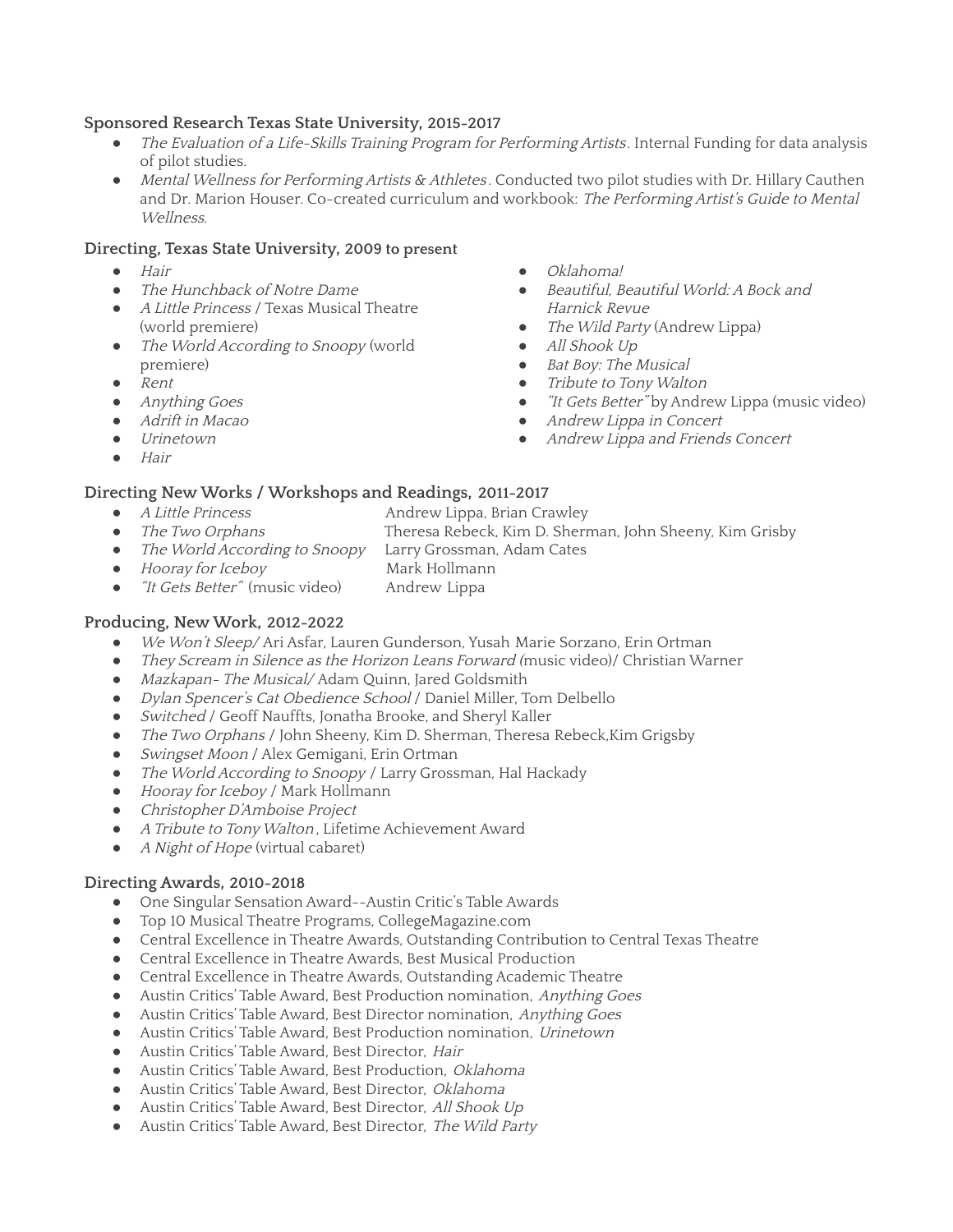- Austin Critics' Table Award, Best Production nomination, Bat Boy
- Austin Chronicle Top 10 Theatre Productions, All Shook Up
- KCACTF Special Citation for Direction, All Shook Up

#### **Performance Experience**

### **Broadway, 1984-2006**

| How the Grinch Stole Christmas | Hilton Theatre          | Matt August, Dir.         |
|--------------------------------|-------------------------|---------------------------|
| Anything Goes                  | Lincoln Center          | Robert Longbotto, Dir.    |
| Noises Off                     | Brooks Atkinson Theatre | Jeremy Sams, Dir.         |
| I Was Looking at the Ceiling   | Lincoln Center          | Peter Sellars,/John Adams |
| Come Back, Little Sheba        | The Roundabout Theatre  | Paul Weidner, Dir.        |
|                                |                         |                           |

#### **Off-Broadway, 1991-2015**

| <b>Beautiful Child</b>                  | The Vineyard Theatre       | Terry Kinney, Dir.      |
|-----------------------------------------|----------------------------|-------------------------|
| The Great American Trailer Park Musical | New World Stages           | Betsy Kelso, Dir.       |
| Bare: A Pop Opera                       | American Theatre of Actors | Kristen Hanggi, Dir.    |
| Bat Boy: The Musical                    | The Union Square Theatre   | Scott Schwartz, Dir.    |
| Bare: A Pop Opera (reunion concert)     | 54 Below                   | Kristin Hanggi, Dir.    |
| Storm on Storm                          | 78th Street Theatre Lab    | Maggie Lally, Dir.      |
| Enter Laughing                          | York Theatre Company       | Stuart Ross, Dir.       |
| How Now Dow Jones                       | York Theatre Company       | Sheryl Kaller, Dir.     |
| Henry Sweet Henry                       | York Theatre Company       | Gordon Greenberg, Dir.  |
| Take Two                                | Naked Angels               | Beth Miles, Dir.        |
| Johnny Pye and The Foolkiller           | The Lambs Theatre          | Drew Scott Harris, Dir. |

#### **First National Tours**

| Dirty Dancing          | James Powell, Dir.      | 2008-2009 |
|------------------------|-------------------------|-----------|
| Disney's On the Record | Robert Longbottom, Dir. | 2004-2005 |

#### **International Opera Tour, 1994-1995**

I Was Looking at the Ceiling and Then I Saw the Sky John Adams, composer Peter Sellars, Dir.

#### **Original Cast Albums**

Disney's On the Record Walt Disney Records Bare: A Pop Opera<br>
The Great American Trailer Park Musical<br>
Sh-K-Boom Records The Great American Trailer Park Musical Make Me Sweat (solo album) and the Sweat (solo album) and the Dreamhouse Productions Bat Boy: The Musical RCAVictor Only a Kingdom (concept album) entitled a passadena Playhouse Sleep Well Tonight: Lullabies for Little Dreamers Pfizer

### **NewWorks / Workshops and Readings, 1992 – 2011**

| The Man in the Ceiling        | Theatre Works, Silicon Valley | Jeffrey Sellar, Dir.             |
|-------------------------------|-------------------------------|----------------------------------|
| The Screams of Kitty Genovese | The Public Theatre            | John Caird, Dir.                 |
| Happiness                     | Lincoln Center Theatre        | Susan Stroman, Dir.              |
| Sleeping Beauty Wakes         | The McCarter Theatre, NJ      | Rebecca Taichman, Dir.           |
| Miss Witherspoon              | Playwrights Horizons          | Durang/Sheryl Kaller, Dir.       |
| My Favorite Year              | Playwrights Horizons          | Ron Lagmarsino, Dir.             |
| People Be Heard               | Playwrights Horizons          | Les Waters, Dir.                 |
| Adrift in Macao               | Manhattan Theatre Club        | Chris Durang/Sheryl Kaller, Dir. |
| Miss Witherspoon              | Manhattan Theatre Club        | Sheryl Kaller, Dir.              |
| The Marriage of Bette and Boo | Manhattan Theatre Club        | Sheryl Kaller, Dir.              |
| Fools                         | Primary Stages                | Theresa Rebeck, Dir.             |
|                               |                               |                                  |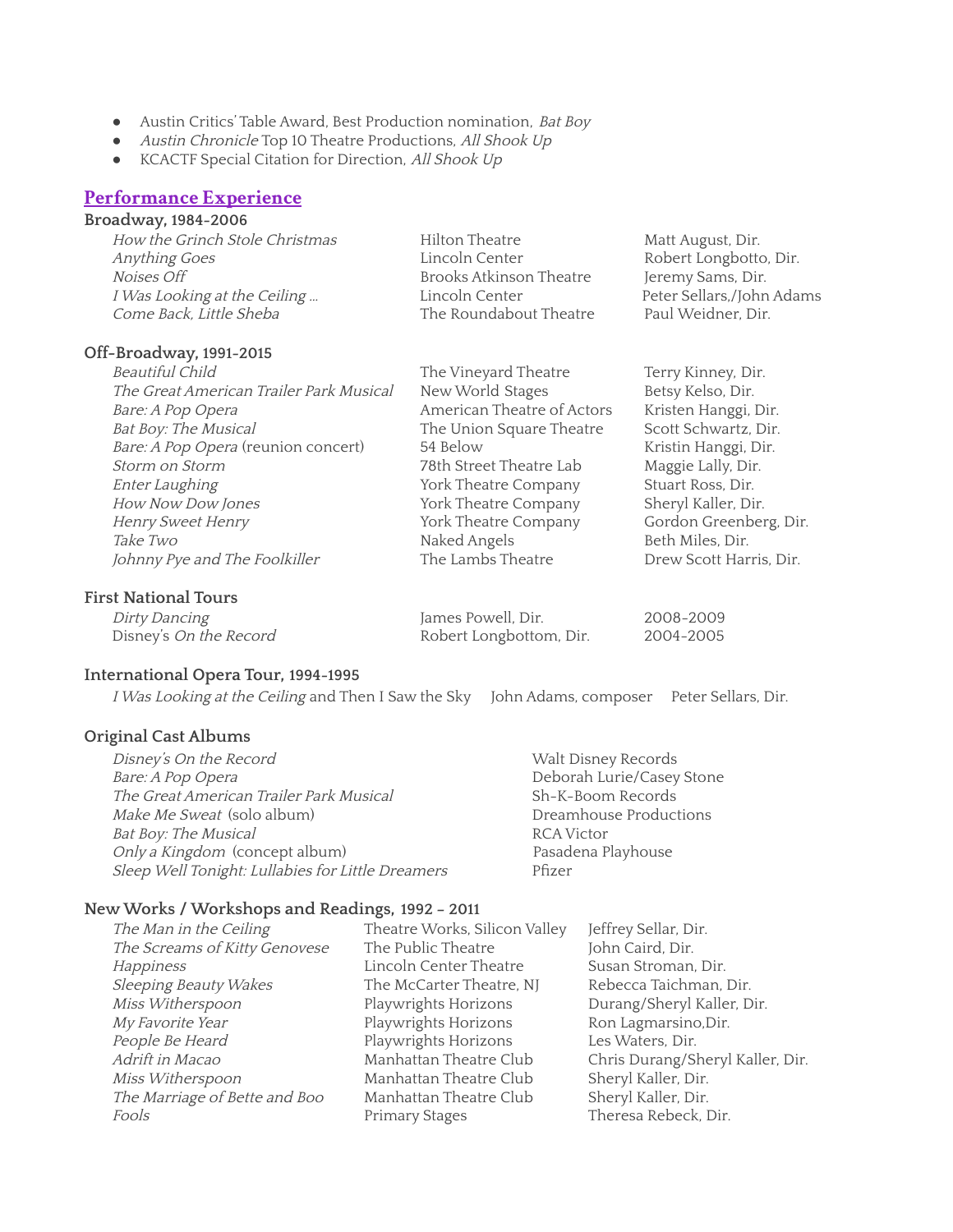Sarah Plain and Tall The O'Neill Festival Joe Calarco, Dir. The Flamingo Kid **Roundabout Theatre** Michael Mayer, Dir. After the Fall **Roundabout Theatre** Michael Mayer, Dir The Marriage of Bette and Boo Roundabout Theatre Christopher Durang, Dir.<br>Bye Bye Birdie Burdie Roundabout Theatre Robert Longbottom. Dir.. Bye Bye Birdie **Roundabout Theatre** Robert Longbottom, Dir.. Girl in the Goldfish Bowl **Roundabout Theatre** Jason Moore, Dir. Party Come Here **Roundabout Theatre** Jason Moore, Dir. Party Come Here **Roundabout Theatre** Christopher Ashley, Dir. A Touch of a Poet **Roundabout Theatre** Ed Hall, Dir. A Face in the Crowd Roundabout Theatre Walter Bobbie, Dir. The Joan Rivers Project Roundabout Theatre Lonny Price, Dir. Dollface New York Stage and Film Sheryl Kaller, Dir. Please Don't Eat the Daisies East of Doheny John Bowab, Dir. Jerry Christmas Andrew Lippa, Comp. David Warren, Dir. Soap Dish Mark Hollmann, Comp. Jason Moore, Dir. 5000 Fingers of Dr. T. Glen Roven, Comp. Susan Shulman, Dir. Caraboo **Marsha Norman/Jenny Geiring Gordon Greenberg**, Dir. Incubus Dramatists Guild Jim Hindman, Dir. The History of Marriage The York Theatre West Hyler, Dir. But I'm a Cheerleader BMI by Andrew Abrams

#### **Regional Theatre, 1978-2017**

#### **International Theatre, 2007-2008**

#### **Radio Plays, 1989-2005 LA Theatre Works /NPR**

The Heidi Chronicles **Heidi** Heidi Molly Smith, Dir. Proof Claire Claire General Menny Sullivan, Dir. Working Millworker Scott Schwartz, Dir. Mrs. Warren's Profession Vivie Warren Nicholas Rudall, Dir. The Woman Who Laughed Nell Nell Gordon House, Dir.

The Philanderer South Coast Repertory David Emmes, Dir. Party Come Here The Williamstown Theatre Festival Christopher Ashley, Dir.<br>The Opposite of Sex The Williamstown Theatre Festival Rob Jess Roth, Dir. The Williamstown Theatre Festival Rob Jess Roth, Dir. Present Laughter Two River Theatre Company David Lee, Dir. The Great American SongBook The Mark Taper Forum Gordan Hunt, Dir. She Loves Me The Reprise Series, LA Gordan Hunt, Dir. Annie Scottsdale Musical Theatre David Hock, Dir. The Importance of Being Ernest The Pasadena Playhouse Sheldon Epps, Dir. Blithe Spirit The Pasadena Playhouse Douglas Wager, Dir. Present Laughter The Pasadena Playhouse Richard Seyd, Dir. Only a Kingdom The Pasadena Playhouse Scott Schwartz, Dir. Bus Stop The William Inge Festival Romulous Linney, Dir. Bells by Theresa Rebeck The William Inge Festival Theresa Rebeck, Dir. A Little Princess Texas Music Theatre Texas Music Theatre Kaitlin Hopkins, Dir. Bat Boy-The Musical The Actors Gang The Actors Cannel Keythe Farley, Dir. Life in the Trees The Melrose Theatre Mary Lou Belli, Dir. Mad Forest The Matrix Theatre Stephanie Shroyer, Dir. Habeas Corpus The Matrix Theatre The Matrix Theatre Kris Tabori, Dir. <sup>A</sup> Bill of Divorcement The Westport County Playhouse ChristopherWalken The Children's Hour The Berkshire Playhouse Arthur Sherman, Dir.

Himself and Nora **Mill Theatre, Ireland** Jonathan Brielle, Dir. Himself and Nora **James Joyce Center, Ireland** Jonathan Brielle, Dir.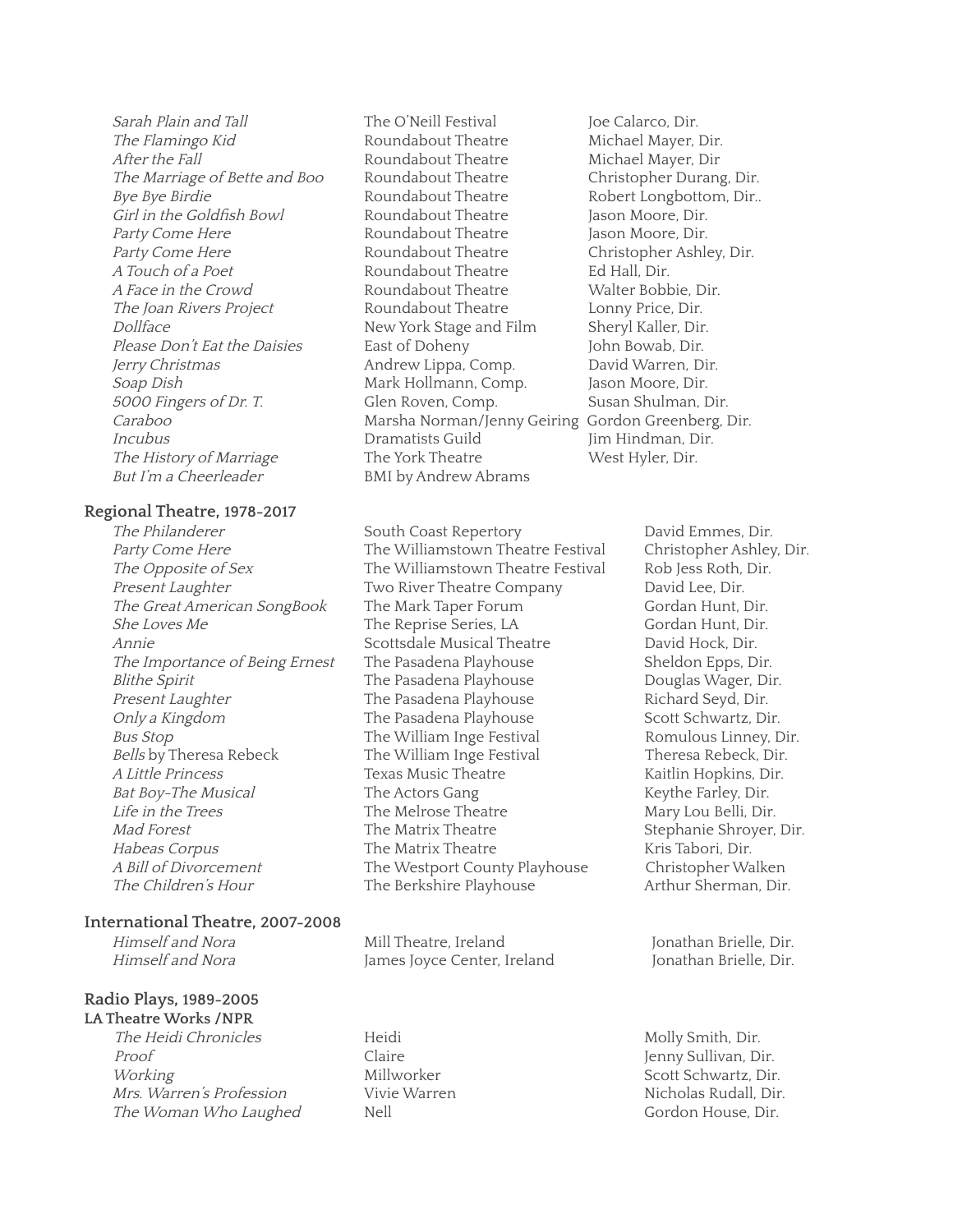| The Brothers Karamazov   | Katerina  |
|--------------------------|-----------|
| The Master and Margarita | Lead      |
| An Ideal Husband         | Supportin |

## **The Hollywood Theatre for the Ear/Blackstone Audio**

| The Cabinet of Dr. Caligari | Lead | Yuri Rasovsky, Dir.  |
|-----------------------------|------|----------------------|
| Sleeping and Forgetting     | Lead | Yuri Rasovsky, Dir.  |
| <i>Too Many Have Lived</i>  | Lead | Yuri Rasovsky, Dir.  |
| The Maltese Falcon          | Lead | Yuri, Rasovsky, Dir. |

## **Cabarets/Concerts/Benefits, 1986-2008**

(extensive list available) venues include: The Cinegrill (LA), Rainbow Room (NYC)

## **Film, 1986-2008**

| Confessions of a Shopaholic               | Featured<br>Touchstone Pictures |                |                            | P. J. Hogan, Dir. |                          |
|-------------------------------------------|---------------------------------|----------------|----------------------------|-------------------|--------------------------|
| The Nanny Diaries                         | Featured                        |                | The Weinstein Company      |                   | Robert Pulcini, Dir.     |
| Crocodile Dundee in Los Angeles           | Lead                            |                | Paramount Studios          |                   | Simon Wincer, Dir.       |
| How to Kill Your Neighbor's Dog           | Lead                            |                | Lionsdale Productions      |                   | Michael Kalesniko, Dir.  |
| The Ransom of Red Chief                   | Lead                            |                | Hallmark Entertainment     |                   | Bob Clark, Dir.          |
| As Good As It Gets                        | Featured                        |                | <b>TriStar Pictures</b>    |                   | James Brooks, Dir.       |
| Little Boy Blue                           | Featured                        |                | Jazz Pictures              |                   | Antonio Tibaldi, Dir.    |
| <b>Breast Men</b>                         | Featured                        |                | <b>HBO</b>                 |                   | Lawrence O'Neil, Dir.    |
| Trust the Man                             | Featured                        |                | <b>HBO</b>                 |                   | Bart Freundlich, Dir.    |
| Far From Home                             | Lead                            |                | American Film Institute    |                   | Shirley Knight, Dir.     |
| <b>Spirits</b>                            | Supporting                      |                | Cinema Group               |                   | Fred Olen Ray, Dir.      |
| Runaway Dreams                            | Lead                            |                | Cinema Spectrum            |                   | Michele Noble, Dir.      |
| <b>TURK 182!</b>                          | Featured                        |                | Paramount Studios          |                   | Bob Clark, Dir.          |
| Ted                                       | Featured                        |                | Independent                |                   | Gary Ellenberg. Dir,     |
| Television, 1989-2007                     |                                 |                |                            |                   |                          |
| Another World                             |                                 |                | Series Regular (3 yrs)     | <b>NBC</b>        | (multiple)               |
| The Big Wide World of Carl Laemke (Pilot) |                                 | Series Regular |                            | <b>FOX</b>        | Bob Odenkirk, Dir.       |
| Electronic Highway (pilot)                |                                 | Series Regular |                            | <b>NBC</b>        | Steve Franklin, Dir.     |
| Rescue Me                                 |                                 |                | Recurring Role             | FX                | Jace Alexander, Dir.     |
| Spin City                                 |                                 |                | Recurring Role             | <b>ABC</b>        | Ted Wass, Dir.           |
| JAG                                       |                                 |                | Recurring Role             | <b>NBC</b>        | Tony Wharmby, Dir.       |
| The Practice                              |                                 |                | Recurring Role             | ABC               | Michael Zinberg, Dir.    |
| One Life to Live                          |                                 |                | Recurring Role             | <b>ABC</b>        | (multiple)               |
| Dr. Quinn: Medicine Woman                 |                                 |                | Recurring Role             | CBS               | Chuck Bowman, Dir.       |
| My Life and Times                         |                                 |                | Recurring Role             | <b>ABC</b>        | John Pasquin, Dir.       |
| Star Trek: Deep Space Nine                |                                 |                | Guest Starring Role        | CBS               | Kim Friedman, Dir.       |
| Star Trek: Voyager                        |                                 |                | Guest Starring Role        | <b>UPN</b>        | Lavar Burton, Dir.       |
| Law and Order                             |                                 |                | Guest Starring Role        | <b>NBC</b>        | Alex Chapple, Dir.       |
| Law and Order: SVU                        |                                 |                | <b>Guest Starring Role</b> | <b>NBC</b>        | Peter Leto, Dir.         |
| Law and Order: CI                         |                                 |                | <b>Guest Starring Role</b> | <b>NBC</b>        | Jim McKay, Dir           |
| Beverly Hills 90210                       |                                 |                | Guest Starring Role        | <b>FOX</b>        | Daniel Attias, Dir.      |
| Six Degrees                               |                                 |                | Guest Starring Role        | <b>ABC</b>        | Wendy, Stanzler, Dir.    |
| The Division                              |                                 |                | Guest Starring Role        | Lifetime          | Martha Mitchell, Dir.    |
| Providence                                |                                 |                | Guest Starring Role        | <b>NBC</b>        | James Whitmore, Dir.     |
| Diagnosis Murder                          |                                 |                | <b>Guest Starring Role</b> | CBS               | Sandy Smolan, Dir.       |
| Promised Land                             |                                 |                | <b>Guest Starring Role</b> | CBS               | Alan J. Levi, Dir.       |
| Jenny                                     |                                 |                | Guest Starring Role        | <b>NBC</b>        | Leanord R. Garner, Dir.  |
| Wings                                     |                                 |                | Guest Starring Role        | <b>NBC</b>        | Leanord R. Garner, Dir.  |
| Murder, She Wrote                         |                                 |                | <b>Guest Starring Role</b> | CBS               | Robert M. Williams, Dir. |

David Fishelson, Dir. David Catlin, Dir. ng **An Ideal Husband Supporting Michael Hackett**, Dir.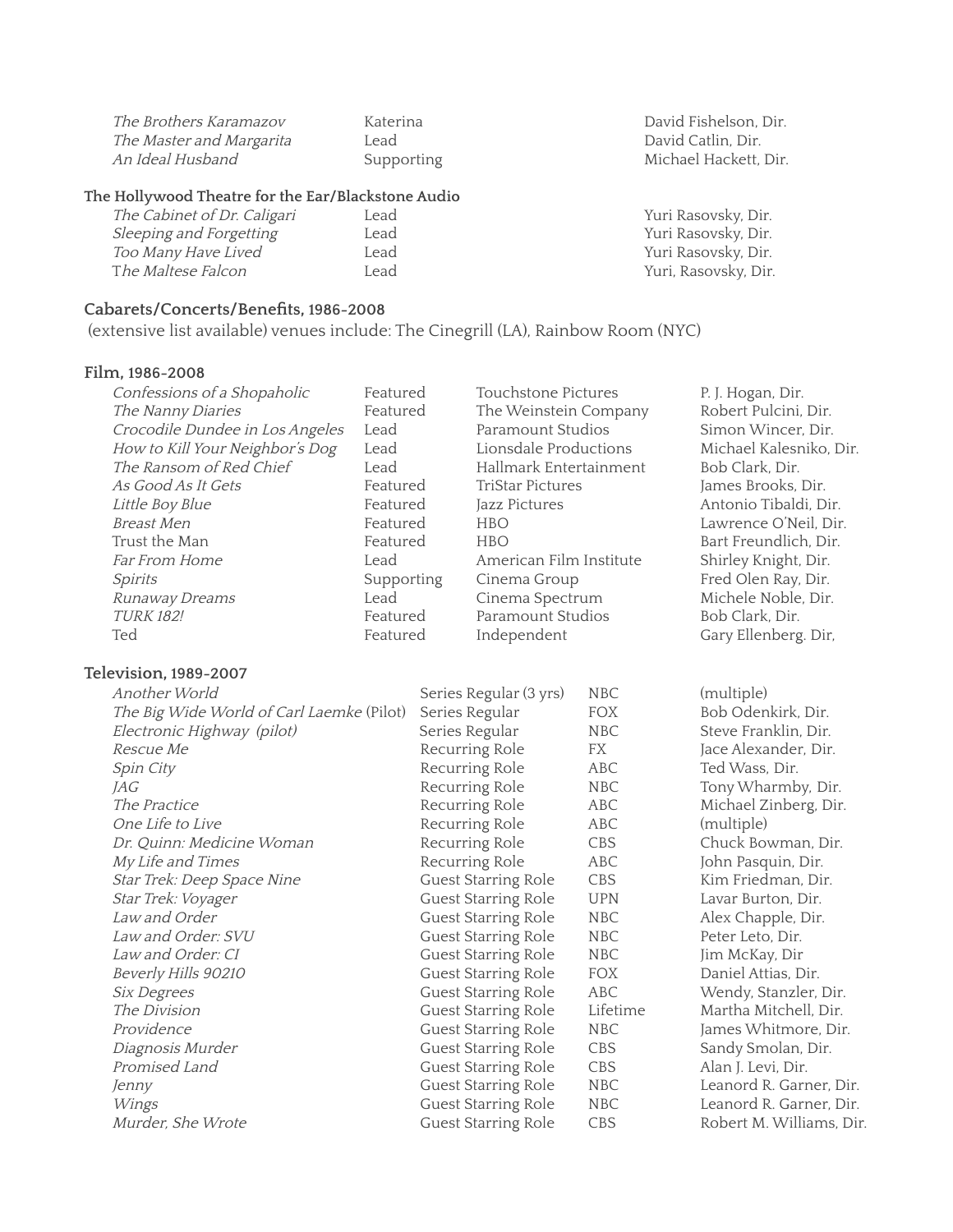| <i>Veronica Clare</i> | Guest Starring Role | Lifetime | Deborah Dalton, Dir.    |
|-----------------------|---------------------|----------|-------------------------|
| ALF                   | Guest Starring Role | NBC.     | Burt Brinckerhoff, Dir. |
| <i>Gabriel's Fire</i> | Guest Starring Role | ABC      | Dan Lerner, Dir.        |
|                       |                     |          |                         |

**Television Movies, 1988-2016**

| The Ransom of Red Chief            | Lead     | Hallmark   | Bob Clark, Dir,        |
|------------------------------------|----------|------------|------------------------|
| The United States vs. Salime Ajame | Featured | NBC        | Jeff Bleckner, Dir.    |
| <i>Police Story: Burn Out</i>      | Featured | NBC.       | William A.Graham, Dir. |
| <i>Playing for Time</i>            | Featured | <b>CBS</b> | Joe Sargent/           |
|                                    |          |            | Daniel Mann, Dir.      |

### **Performance Awards**

|           | Ovation Award, Best Actress Disney's On the Record                     | 2005 |
|-----------|------------------------------------------------------------------------|------|
| $\bullet$ | Breakout Performer of the Year, Broadway.com, Bat Boy-The Musical      | 2001 |
|           | Drama Desk Nomination, Best Actress, Bat Boy-The Musical               | 2001 |
|           | Ovation Nomination, Best Actress, She Loves Me                         | 2000 |
|           | Robby Award, Best Actress in a Comedy, Blithe Spirit                   | 2000 |
|           | Garland Award, Best Actress, Blithe Spirit                             | 2000 |
|           | Robby Award, Best Actress in a Comedy, The Importance of Being Earnest | 2000 |
|           | LA Times Award, Best Performance of the Year, Shaw's The Philanderer   | 1999 |
|           | Robby Award, Best Actress in a Comedy, Present Laughter                | 2000 |
|           | Ovation Nomination, Best Actress, Bat Boy-The Musical                  | 1998 |
|           | LA Weekly Award, Best Actress, Bat Boy-The Musical                     | 1997 |
|           | Outstanding Contribution to The Edward Albee Theatre Conference        | 1997 |
|           | Hollywood Foreign Press Association - Miss Golden Globe                | 1990 |

## **Directing Regional**

| Unbreakable by Andrew Lippa   | Capital City Men's Chorus, premiere/Austin | 2019 |
|-------------------------------|--------------------------------------------|------|
| The World According to Snoopy | Theatre Under the Stars, Houston           | 2017 |
| The World According to Snoopy | Theatre Aspen                              | 2008 |
| The Real Tabasco              | The Westport County Playhouse              | 2007 |
| Beautiful, Beautiful World:   | The William Inge Festival                  | 2007 |
| A Tribute to Bock and Harnick |                                            |      |

## **Producing**

### **Television**

- Dutchman Revisited, Documentary Amiri Baraka, 2021
- The Pet Shop with Andy Kindler 1997-1998.

#### **Radio**

#### **● LA Theatre Works**-**Associate Casting Director/ Associate Producer 1991-1995**

- The Great Tennessee Monkey Trial
- *○* The Young Man from Atlanta
- *○* Six Degrees of Separation
- *○* An American Daughter
- o The Colored Museum
- Monticello (opera)
- Black Water (opera)
- Working (musical)

#### **Theater**

- **● Co-producer**
	- o The World According to Snoopy / Theatre Under the Stars, Houston

2017 2017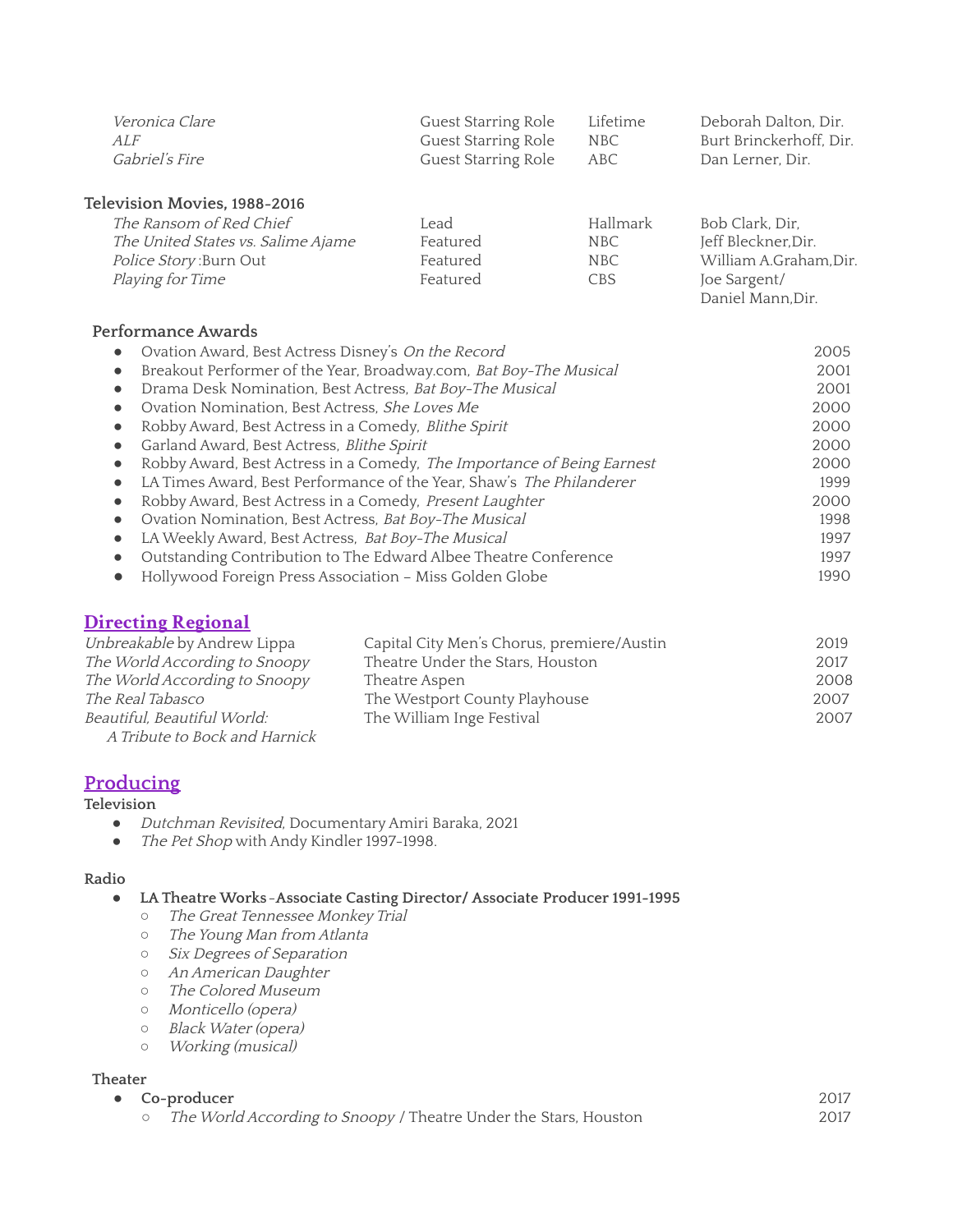|                                                  | The World According to Snoopy / Theatre Aspen<br>$\circlearrowright$                                                                                                                                                                                                                                                            | 1987-1988                                         |
|--------------------------------------------------|---------------------------------------------------------------------------------------------------------------------------------------------------------------------------------------------------------------------------------------------------------------------------------------------------------------------------------|---------------------------------------------------|
| $\bullet$                                        | The Depot by Eve Ensler, directed by Joanne Woodward (multiple venues)<br>$\circlearrowright$<br>Producer<br>Joffrey Ballet School Opening Fundraising Cabaret<br>$\circ$<br>Live Webcast-Red carpet-Los Angeles Ovation Awards<br>$\circlearrowright$<br>A Tribute to Tennessee Williams, The Pasadena Playhouse<br>$\bigcirc$ | 2009<br>1999<br>1998                              |
| Film<br>$\bullet$                                | Co-producer<br>Short film, American Film Inst., Far From Home written/directed by Shirley Knight<br>$\circlearrowright$                                                                                                                                                                                                         | 1998                                              |
|                                                  | <b>Dramaturgy</b>                                                                                                                                                                                                                                                                                                               |                                                   |
| $\bullet$<br>$\bullet$<br>$\bullet$<br>$\bullet$ | Mazkapan-The Musical/for Adam Quinn<br>The Two Orphans/for Theresa Rebeck<br>The Roads Courageous/Omen Productions<br>Colony Collapse/ Lark Play Development Center<br>Cold Feet/Lark Play Development Center<br>Collision Course/ Lark Play Development Center                                                                 | 2019-2020<br>2018<br>2011<br>2008<br>2007<br>2007 |

- The Real Tabasco / The Westport County Playhouse • The Real Tabasco / The Actors Studio Directors Lab
- Hiroshima (mini-series/Showtime) Research/Editor for John Hopkins 2007 1995

2007

## **Consulting**

Offer consulting services for arts organizations, and industry professionals transitioning into academia.

| <b>Advisory Boards</b>                                                                        |              |
|-----------------------------------------------------------------------------------------------|--------------|
| North Texas Performing Arts, Artistic Advisory Board                                          | 2020-present |
| Advisory Board, Relativity Media School,CA.<br>$\bullet$                                      | 2014-2016    |
| William Inge Foundation Board, KS.<br>$\bullet$                                               | 2008-2015    |
| Pasadena Playhouse Outreach Program Board (founding member) CA.<br>$\bullet$                  | 1997-2000    |
| Advisory Board, The Edward Albee Theatre Conference, AK.<br>$\bullet$                         | 1992-1997    |
| Advisory Board, The William Inge Festival, KS.                                                | 1984-2014    |
| <b>Artistic Director</b>                                                                      |              |
| Co-Artistic Director, Ojai Playwrights Conference, CA.<br>$\bullet$                           | 2000-2001    |
| Associate Artistic Director/Executive Administrator, The Powerhouse Theater, CA.<br>$\bullet$ | 1996-1997    |
| Past Clients (partial list)                                                                   |              |
| Lavender Public Productions                                                                   | 2020-2021    |
| NATCA (National College Audition)<br>$\bullet$                                                | 2017-2020    |
| Streamline Theatre Works<br>$\bullet$                                                         | 2018         |
| Theatre Under The Stars<br>$\bullet$                                                          | 2016         |
| Stagelighter.com<br>$\bullet$                                                                 | 2013-2016    |
| Kissless Productions<br>$\bullet$                                                             | 2012         |
| Dallas Summer Musical Educational Division<br>$\bullet$                                       | 2012-2016    |
| Teatro Municipal- Santiago Chile<br>$\bullet$                                                 | 2011-2015    |
| Omen Theatrical Productions<br>$\bullet$                                                      | 2011-2016    |
| GetAcceptd<br>$\bullet$                                                                       | 2010-2015    |
| Las Casas Foundation                                                                          | 2009-2016    |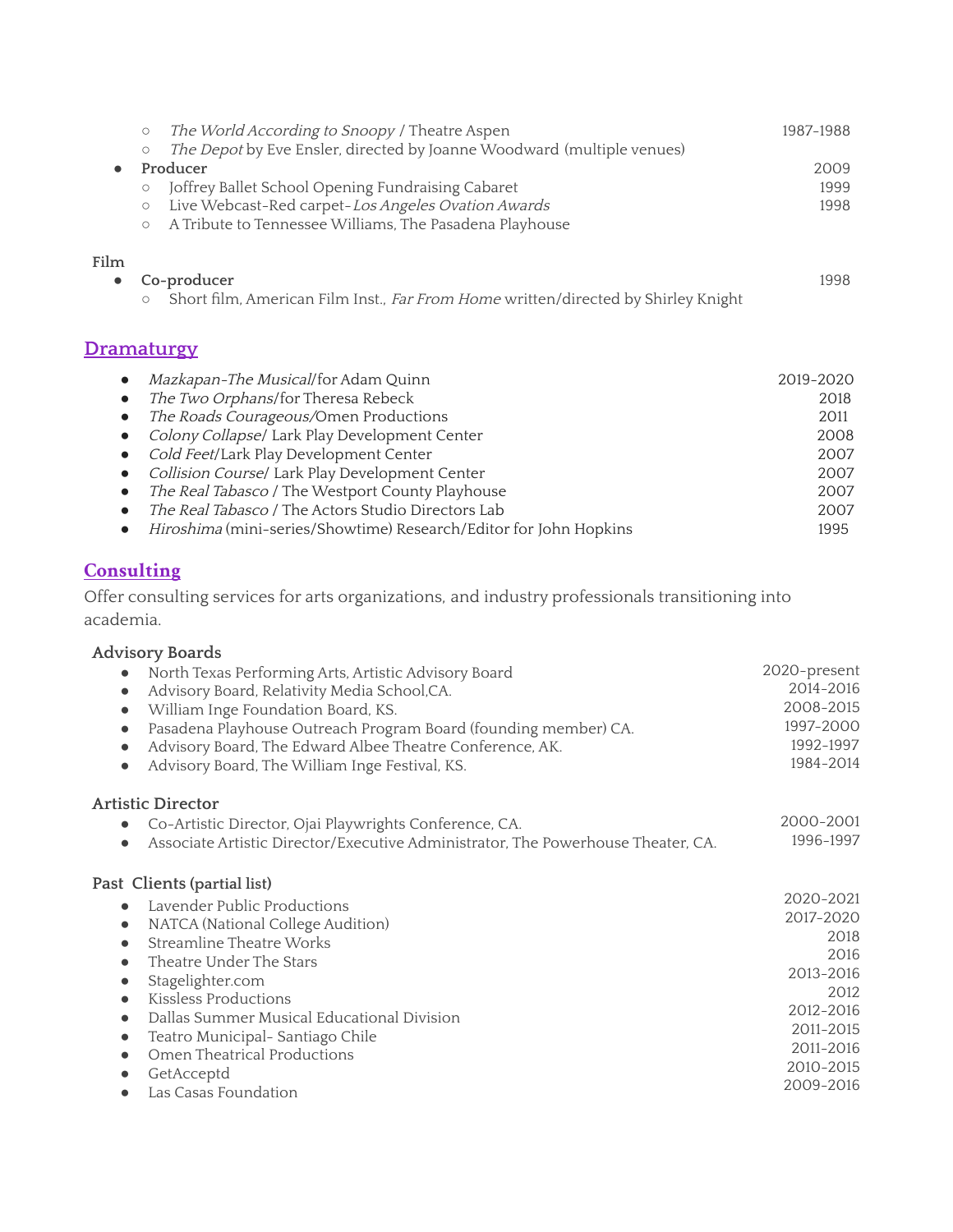● Noah Racey, Alex Gemignani, Michael Jablonski, Dan Cooney, Keith Byron Kirk, Kevin Covert, Taylor Louderman.

# **Service (partial list)**

## **University**

| $\bullet$ | University Marketing, social media content and campaigns                       | 2021              |
|-----------|--------------------------------------------------------------------------------|-------------------|
|           | Chair, (EDI) Equity, Diversity, Inclusion Task Force-Season Selection Protocol | 2020-2021         |
| $\bullet$ | Member, EDI Task Force, Departmental Review and Action Plan                    | 2020-2021         |
| $\bullet$ | Member, Virtual Commencement Committee                                         | 2020              |
| $\bullet$ | Member, Theatrical Intimacy Committee                                          | 2019-2021         |
| $\bullet$ | Co-chair, Department Wellness Program                                          | 2019-2021         |
| $\bullet$ | Member, Diversity Committee                                                    | 2019-2021         |
| $\bullet$ | Undergraduate Advisor, RA's Living Learning Communities                        | 2017-2021         |
| $\bullet$ | Keynote Speaker, Enrollment Management and Marketing Luncheon                  | 2019              |
| $\bullet$ | Admission promotional video for university website                             | 2018              |
| $\bullet$ | Admissions point person Theatre Department                                     | 2017-2021         |
| $\bullet$ | Guest speaker, Texas State Foundation Board Luncheon                           | 2017              |
| $\bullet$ | Created and Directed, Board of Regents Event for President's Office            | 2014              |
| $\bullet$ | Organizer, Board of Regents Event- Grand Opening-Performing Arts Center        | 2014              |
| $\bullet$ | Voiceover Admissions-freshman orientation "Bobbi, the voice of Texas State"    | 2012              |
| $\bullet$ | Theatre Rep for Admissions-Student Services for High School Counselors         | 2013-2016         |
| $\bullet$ | Co-Artistic Director, New Performing Arts Center opening events                | 2013-2014         |
| $\bullet$ | Presidential Scholarship Committee                                             | 2013-2014         |
| $\bullet$ | Honors College LBGTQ community fundraiser                                      | 2013              |
| $\bullet$ | Honors College Texas State University, taught LGBTQ Studies Class              | 2012              |
| $\bullet$ | Performing Arts Center Opening Events Committee                                | 2011-2014         |
| $\bullet$ | Show producer/director- Presidential Event-Starry Night Gala Committee         | 2011              |
| $\bullet$ | Guest speaker, Texas State Foundation Board Luncheon                           | 2009              |
|           |                                                                                |                   |
|           | Department/College                                                             |                   |
| $\bullet$ | Search Committee-Dance Lecturer                                                | 2021              |
| $\bullet$ | Search Committee-Voice Lecturer                                                | 2021              |
| $\bullet$ | Guest Lecturer-Theatre Activities Class, Living Mental Wellness                |                   |
| $\bullet$ | Search Committee-Department Chair                                              | 2020              |
| $\bullet$ | Search Committee-Musical Director                                              | 2019              |
| $\bullet$ | Created/facilitate-Student Advisory Groups- BIPOC, LBGTQIA+, Women, Alumni     | 2019-2021         |
| $\bullet$ | Guest Lecturer-Theatre Activities Class, How to Give an Elevator Speech        | 2018-2020         |
| $\bullet$ | Guest Lecturer-Theatre Activities-, Directing Designer Collaboration           | 2017-2021         |
| $\bullet$ | Talent coordinator-Co-Search Event                                             | 2017-2019         |
| $\bullet$ | Co-facilitator, Exchange Program, Bardaar School, Norway                       | 2020-2021<br>2017 |
| $\bullet$ | APO (student organization) Faculty Advisor/Fundraising Initiative              | 2016              |
| $\bullet$ | Organizer, Which Wich Fundraising Initiative                                   | 2016              |
|           | Participant, C3 Research Startup Weekend                                       | 2015              |
|           | Advisor, MFA Directing Candidates                                              | 2013-2021         |
|           | Dean's Committee-Entertainment/ Board of Regents Event                         | 2013              |
|           | Organizer, Chris Durang/John Augustine Playwright Workshop                     | 2013              |
|           | Search Committee-Voice and Speech                                              | 2013              |
| $\bullet$ | Creator, Musical Theatre Initiative Region 6 KCACTF                            | 2012-2014         |
|           | Search Committee-Directing                                                     | 2012              |
|           | Search Committee-Lighting/Head of Design Tech                                  | 2011              |
|           | Served Honors Committee<br>Area Heads Committee                                | 2011<br>2010-2021 |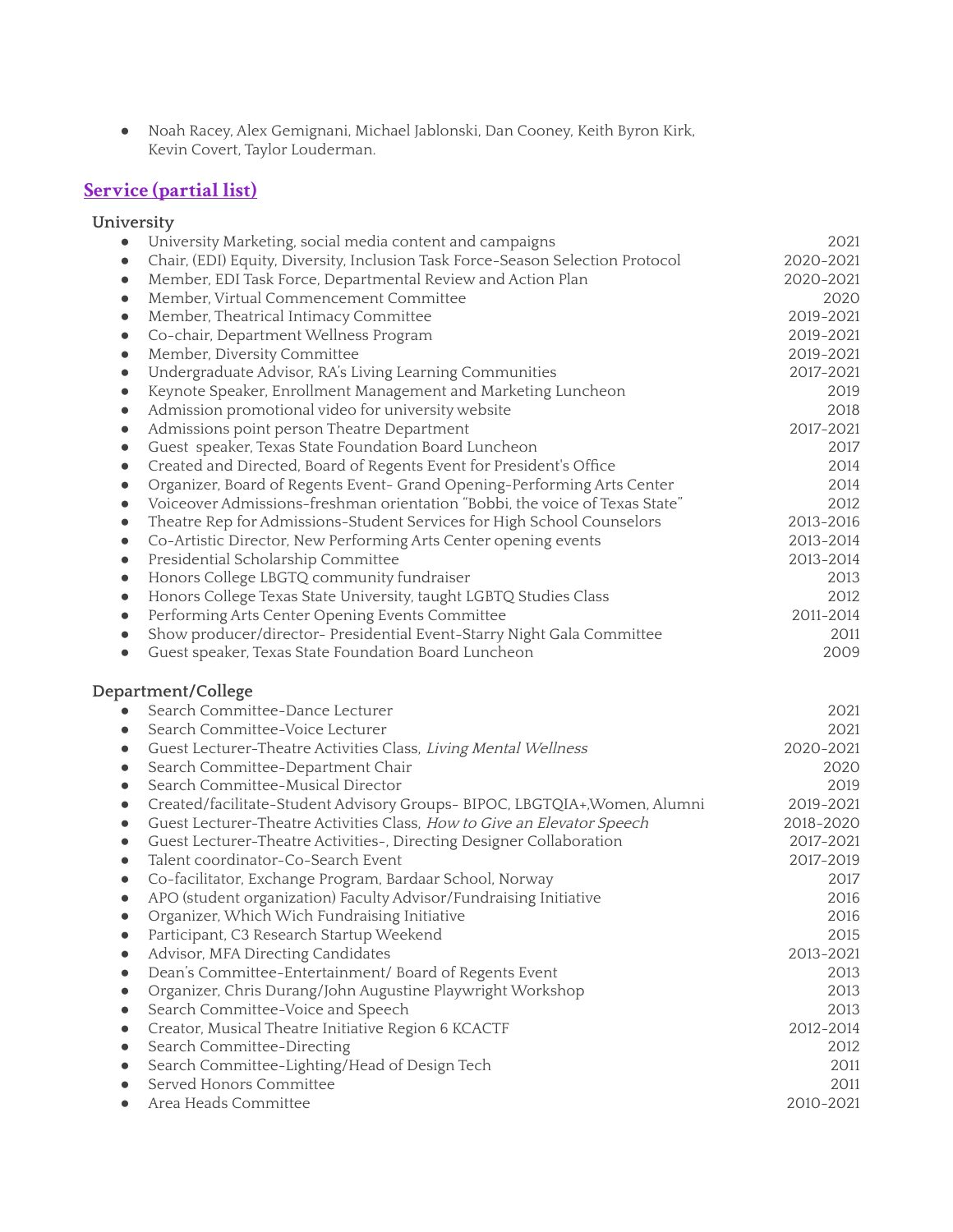| Season Selection Committee                                                          |                                                                                       | 2010-2021 |
|-------------------------------------------------------------------------------------|---------------------------------------------------------------------------------------|-----------|
| Undergraduate Advisor, UPTA<br>$\bullet$                                            |                                                                                       | 2010-2017 |
| Faculty Advisor/Coach-Kennedy Center American College Theater Festival<br>$\bullet$ |                                                                                       | 2010-2011 |
| Participant, Dallas Summer Musicals Gala<br>$\bullet$                               |                                                                                       | 2010      |
| $\bullet$                                                                           | Irene Ryan Award Judge, Kennedy Center American College Theatre Fest. Region 1 Finals | 2008      |
| Irene Ryan Award Judge, KCACTF, Finals Washington DC<br>$\bullet$                   |                                                                                       | 2008      |
| Irene Ryan Award Judge, KCACTF, Region 7 Finals<br>$\bullet$                        |                                                                                       | 2008      |
| Irene Ryan Award Judge, KCACTF, Region 1, Finals<br>$\bullet$                       |                                                                                       | 2007      |
| Irene Ryan Award Judge, KCACTF, Region 6, Semi-finals<br>$\bullet$                  |                                                                                       | 2006      |
|                                                                                     |                                                                                       |           |

## **Community**

| $\bullet$ | Organizer, Audience Talkback Series                                                | 2017-2021 |
|-----------|------------------------------------------------------------------------------------|-----------|
| $\bullet$ | State Arts Director- Biden/Harris Campaign                                         | 2020      |
|           | Producer, "We See You", music video-Arts for Biden Harris Campaign, (social media) | 2020      |
|           | • Organizer, weekly student entertainment, Elevate Bar, San Marcos, TX             | 2017      |
| $\bullet$ | Organizer, Hernandez Girls Club, TX (host post show talk backs)                    | 2011-2021 |
|           | • Volunteer, Emergency Youth Center, San Marcos, TX                                | 2012      |
| $\bullet$ | Member, Sustaining Community Through the Arts, San Marcos, TX                      | 2011      |
| $\bullet$ | Organizer, Community Outreach: free student matinees for area high schools         | 2010-2021 |
|           | Judge/ Las Casas Foundation College Talent Scholarships                            | 2010-2015 |
|           | Performer, TexArts Benefit Gala                                                    | 2010      |

## **Professional**

| Book review Routledge Press, The Stage Actor's Handbook                               |           |
|---------------------------------------------------------------------------------------|-----------|
| Book review Routledge Press, Fifty Key Musicals<br>$\bullet$                          | 2021      |
| Peer review Routledge Press, Peter Sellars in Conversation                            | 2021      |
| Coordinator/Organizer, Common Musical Theatre Pre-Screen Criteria                     | 2021      |
| Stagedoor Manor, Q & A with high school musical theatre campers<br>$\bullet$          | 2019-2021 |
| Making it on Broadway-student Q & A                                                   | 2018      |
| Presenter, 15th Annual Tommy Tune Awards<br>$\bullet$                                 | 2018      |
| Organizer, Arts and Cultural District San Marcos, TX                                  | 2017      |
| Organizer/Moderator, Dramatists Guild Traveling Masters Program                       | 2017      |
| Competition Coach, Jimmy Award nominees (Las Casas Foundation)                        | 2016      |
| Participant, Greater Austin High School Musical Theatre Awards                        | 2015-2018 |
| Co-organizer, Combine Auditions, NY                                                   | 2015-2018 |
| Performer, Lucille Lortel Benefit, Lucille Lortel Theater, NY<br>$\bullet$            | 2014-2017 |
| Performer, "An Evening with Seth Rudetsky" Two Rivers Theater Benefit, NJ             | 2014      |
| Producer, Fundraising Benefit, New Joffrey Ballet School, Chicago                     | 2013      |
| Acting Workshop-Woodcraft Rangers Club, Los Angeles<br>$\bullet$                      | 2009      |
| Master Classes, The National Foundation for Advancement in the Arts, Miami            | 2009      |
| Performer, The York Theater "Neo" Benefit, NY                                         | 2007      |
| Panel Member, The National Foundation for Advancement in the Arts, Miami<br>$\bullet$ | 2004      |
| Panel Member, The National Foundation for Advancement in the Arts, Miami<br>$\bullet$ | 2000      |
| Performer, Helen Hays Theatre Benefit, NY<br>$\bullet$                                | 1999      |
| Performer, The Westport Country Playhouse Gala<br>$\bullet$                           | 1985      |
|                                                                                       | 1985      |

# **Professional Memberships**

| • Dramatists Guild                                   | 2018-present |
|------------------------------------------------------|--------------|
| Musical Theatre Educators Alliance                   | 2013-present |
| Actors Studio Director/Playwright Workshop           | 2005–2006    |
| • Westport Theatre Artist Workshop (founding member) | 1985–1990    |
| • Screen Actors Guild                                | 1984-present |